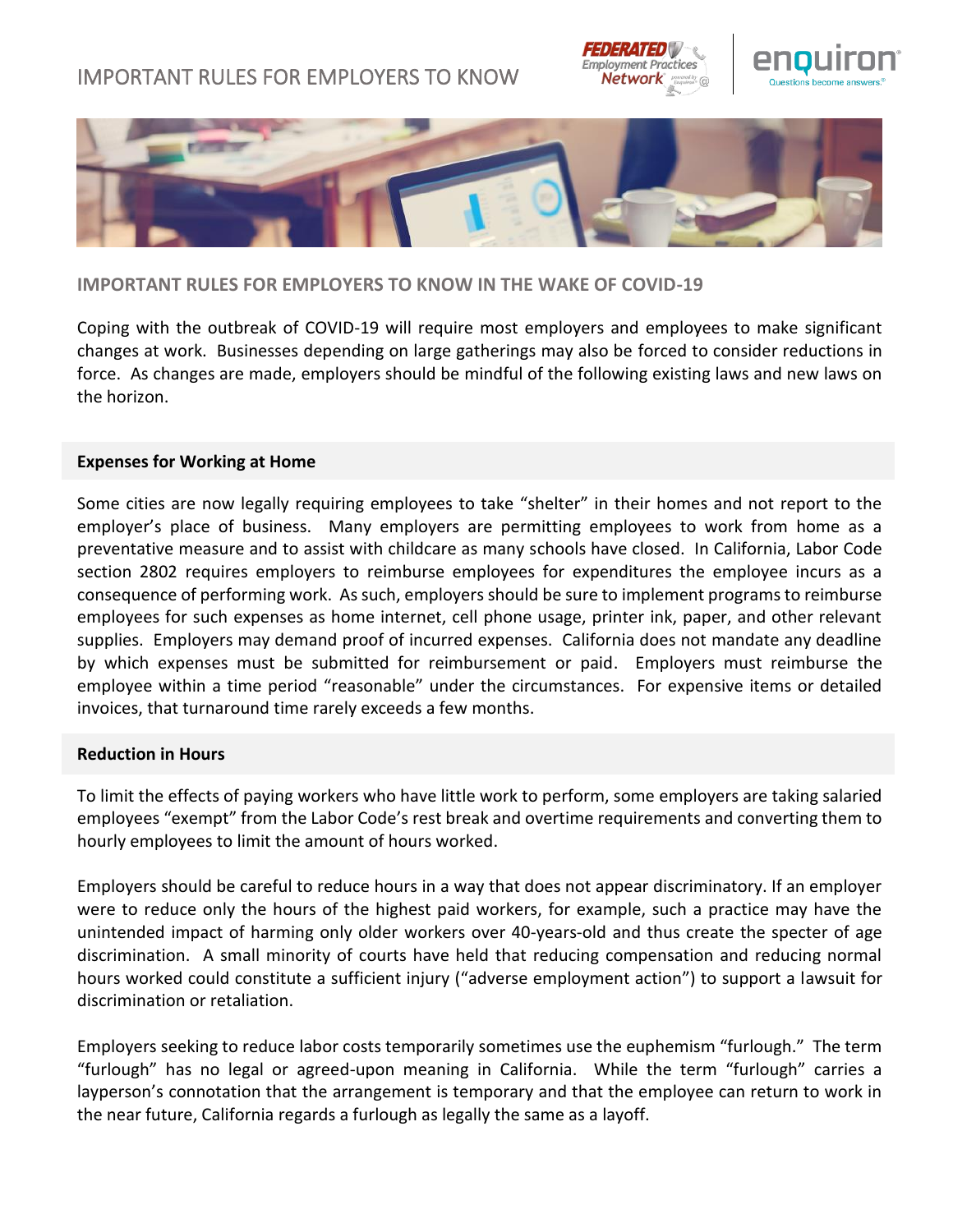



## **Reductions in Force**

Employers in the hospitality industry are bracing to engage in mass layoffs in light of the dramatic drop in foot traffic and laws that temporarily prohibit dining in restaurants. Employers considering mass layoffs or entire business closures should be aware of the federal and state Worker Adjustment & Retraining Notification ("WARN") Acts. The WARN Acts are essentially designed to give employees and the government agencies advanced notice to prepare for mass layoffs.

The federal WARN Act generally applies to an employer who has 100 employees in the aggregate of its business enterprise. The California WARN Act, by contrast, applies to an employer with 75 employees at any individual facility. Both laws have complicated ways of calculating the number of employees based on their full-time or part-time statuses, as well as their tenures. Employers should seek legal counsel for closer analysis if the headcounts are very close to the threshold.

The general threshold for both the federal and California WARN Act is the layoff of 50 or more employees within a 30-day period. In addition to the threshold 50-employee requirement, the federal WARN Act applies only if the number of displaced employees exceeds 33% of the fulltime workforce. For example, if a company has 150 employees, a layoff of 50 employees would pass the 50-employee threshold and the 33% threshold. Yet if a company had 153 employees, a layoff of 50 employees would not pass the 33% threshold. Finally, the federal WARN Act only applies if the layoffs last more than six months. The California WARN Act, by contrast, applies regardless of the percentage of employees retained and the anticipated duration of the layoff.

Significantly, the WARN Acts require the employer to give the group of affected employees sixty (60) days' notice of the layoffs. If employers fail to give 60 days' notice, such employers often find themselves defending class action lawsuits seeking back pay up to 60 days, statutory penalties, and attorney's fees. But what if urgent circumstances do not allow for 60 days' notice?

Some business closures have been mandated by law to take effect immediately. Employers facing Executive Orders to cease hosting large crowds immediately must comply. Those employers have a strong defense that it was legally impossible to comply with both the shut-down order and the WARN Act.

Businesses that are faltering but not completely shut down face a bigger risk of not waiting 60 days to shutter or lay off workers. The federal WARN Act is more forgiving of employers. The federal law provides escape clauses for labor strikes, natural disasters, and even "not reasonably foreseeable" business circumstances. The California WARN Act is not as forgiving. California expressly rejected the hazy "not reasonably foreseeable" exception. In California, there are currently only two exceptions: acts of war and a "physical calamity." Labor Code § 1401(c).

The Labor Code does not define "physical calamity" and, in fact, does not contain the word "calamity" anywhere in other code sections. A judge trying to interpret the term "physical calamity" would look to a dictionary definition. Dictionaries tend to define "calamity" in terms of the effects of distress or misery rather than actual events. Finally, the judge will likely then examine how other California Codes use the term "calamity" for guidance. Many other laws found in the California Government Code, Public Utility Code, and Harbor & Navigation Code state that a "calamity" includes not only fires and floods, but also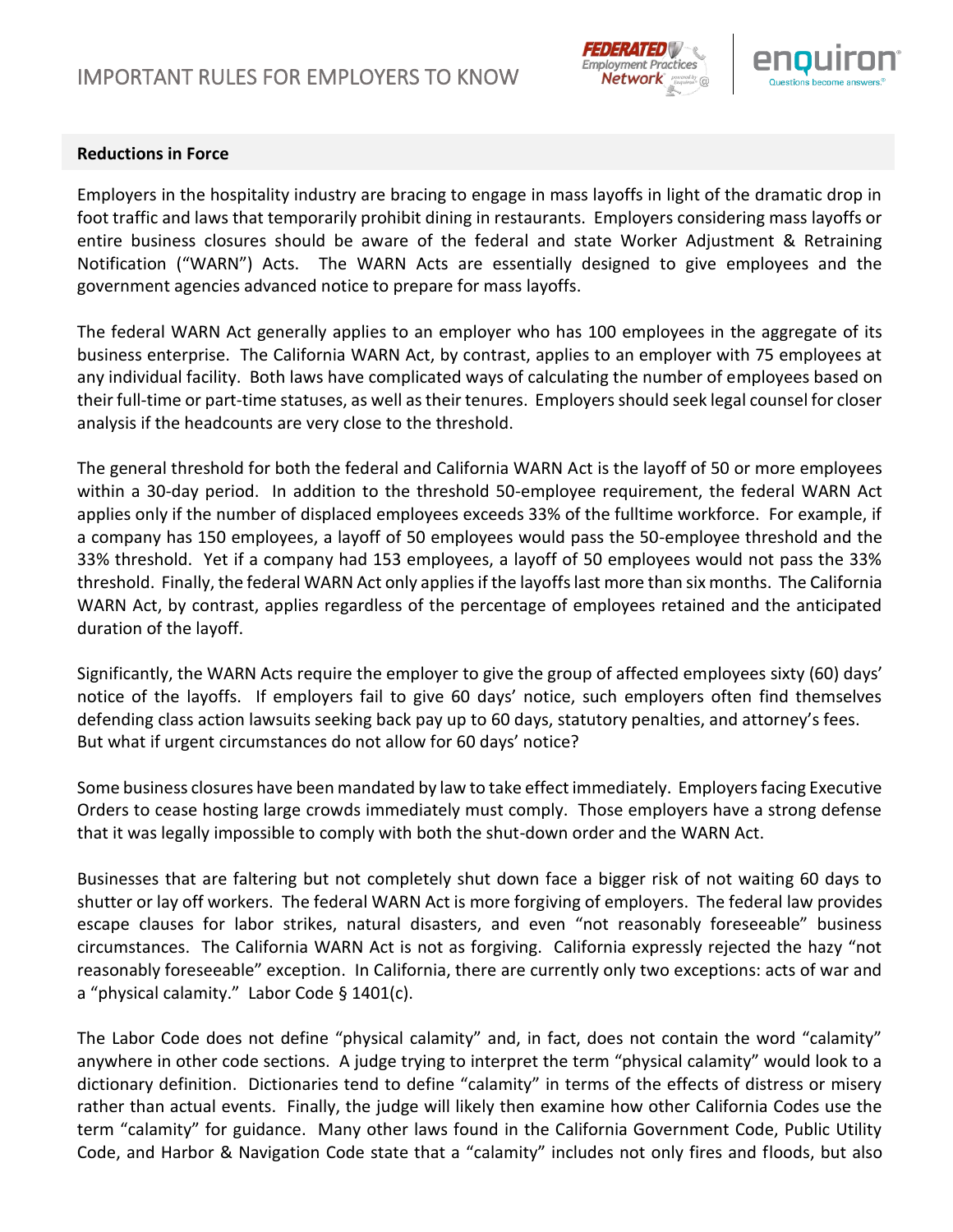



"epidemics." Because an "epidemic" is usually defined as the spread of disease, a judge should find that the spread of deadly COVID-19 and the drastic attempts to curb its spread qualify as an "epidemic" and thus a "calamity."

Because there is presently no clear authority on whether the COVID-19 crisis qualifies as a "physical calamity" within the meaning of the Labor Code, employers run a risk that a judge presiding over a WARN Act class action case disagrees and finds no "calamity." Conceivably, a judge could rule that layoffs were a mere option to stem business losses caused by lessened customer demand and not because of the actual contracting of a contagious virus, the number of victims which thus far total less than one percent of the population. The fact that the Legislature qualified the term "calamity" with the word "physical" may suggest that the calamity must actually cause damage to the body of employees or customers, or the workplace itself. Hopefully, judges will not require bubonic plague-like infection statistics to deem the COVID-19 fallout a "calamity." Mitigating the employer's exposure is the California WARN Act provision that an employer may argue its "good faith" belief that the 60-day WARN Act notice was not required.

Employers should carefully weigh the risks and benefits of giving shortened WARN Act notice or late notice after mass layoffs have already occurred. On one hand, sending untimely mass letters to employees may draw attention to the 60-day violation and prompt a lawsuit the employee was not previously considering. Employers must also send WARN letters to the California Employment Development Department ("EDD"). The EDD publishes on its website the names of the employers, the date of the layoffs and the date of the notice. Unscrupulous lawyers are likely trolling the website for potential 60-day violators to sue. On the other hand, a judge may view an untimely notice as better than no notice at all. That principle may encourage a judge to find reasons to lower the award of damages. Judges in a federal WARN Act case have the discretion by statute to excuse shortened notice given under the circumstances; judges in a California case apparently do not have as much discretion in that regard.

### **Rights of Employees**

Employers are reminded that laid-off employees are entitled to their final paychecks immediately upon separation. Courts and the Division of Labor Standards Enforcement may be sympathetic to employers facing an immediate shut-down order. However, an employer should certainly not wait more than 72 hours to tender final paychecks. Exempt employees must be paid not only for actual work performed but for the entire workweek if any time was worked during that workweek.

Even if an employee is "furloughed" and only works a few hours per week, the employee is usually eligible for unemployment benefits from the EDD. The EDD is reportedly expediting benefit payments in light of COVID-19.

Lawmakers are also planning soon to protect employee job status and health insurance coverage. The federal House of Representatives is in the process of passing bill H.R. 6201, which, among other things, will amend the Family and Medical Leave Act ("FMLA") to allow 12-weeks of job protection for those who are self-quarantining at home, caring for an infected family member, or even having to watch over young children due to a school closure. H.R. 6201 still requires approval by the Senate and the President to become law.